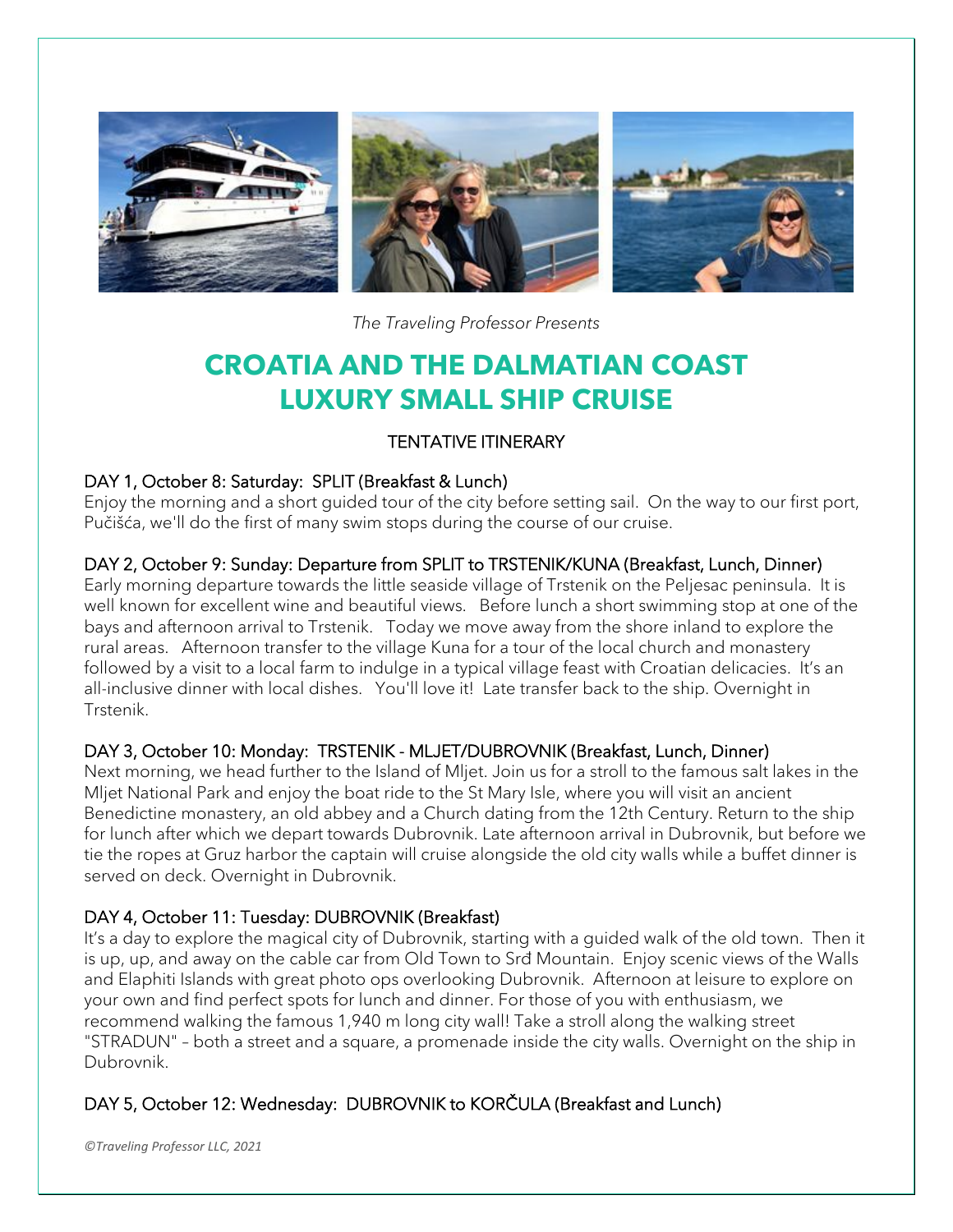In the morning we lift anchor and sail to the Island of Korčula, best known as the birthplace of Marco Polo. Stop for lunch in one of the secluded bays. Early afternoon arrival in Korčula followed by a guided walking tour of this lovely town and fortified walls. On this Island more legends, tales and monuments can be found than anywhere else while wandering along the herringbone pattern streets. Korčula has an abundant choice of restaurants to select a gourmet experience. There are bars and lounges for those looking for evening entertainment. Overnight in Korčula.

#### DAY 6, October 13: Thursday: KORČULA to HVAR (Breakfast and Lunch)

Morning departure towards Hvar. Lunch stop on the small Island of Šćedro followed by a swim stop at the Pakleni Islands. Arrival to Hvar in the afternoon. Hvar is the longest Island in the Adriatic and one of the sunniest; known for lavish lavender fields and breathtaking beauty. Before disembarking there will be a short presentation of lavender products followed by a tour of the town. Found here are many historical landmarks: the Renaissance cathedral with its original tower and the oldest community theatre in Europe, founded in 1612. Hike up to the town fort overlooking the harbor for scenic views of the ship and the Pakleni islands. In the evening Hvar offers an abundance of entertainment - many restaurants, bars and cafes are open long into the night. Overnight in Hvar.

#### DAY 7, October 14: Friday: HVAR to BOL (Breakfast, Lunch, Dinner)

Our final stop will be the Island of Brač and picturesque town of Bol. Walk along the promenade and swim at one of the most famous beaches in Dalmatia – Zlatni Rat (the Golden cape - known for its gravel promontory shifts from side to side as the wind and waves constantly change its shape). Bol is a typical fishermen's town turned into a popular tourist destination. Lunch on board and more time to explore the resort. The evening is reserved for the Captain's farewell dinner with entertainment. Overnight in Bol.

# DAY 8, October 15: Saturday: BOL to SPLIT (Breakfast)

Early morning departure for Split. On arrival it is time to say goodbye the crew and all your new friends. Check-out by 9 a.m.

# 2022 OPTIONAL ZAGREB POST-TOUR

#### DAY 9, Wednesday: Zagreb

Check in at the 4-star Hotel Dubrovnik in the center of Zagreb. Enjoy an authentic Croatian buffet dinner this evening and meet our travel companions.

#### DAY 2, Thursday: Zagreb

A morning guided tour through the markets, historic sites, parks, and attractions will captivate you. The birthplace of Nikola Tesla, the shortest funicular in Europe, and the lovable Museum of Broken Relationships are examples of just a few of the city delights. The afternoon/evening is on your own to explore and enjoy the rest of the city as well as its great dining options.

#### DAY 3, Friday: Transfer to SPLIT

A luxury bus transports us to Split with stops along the way.